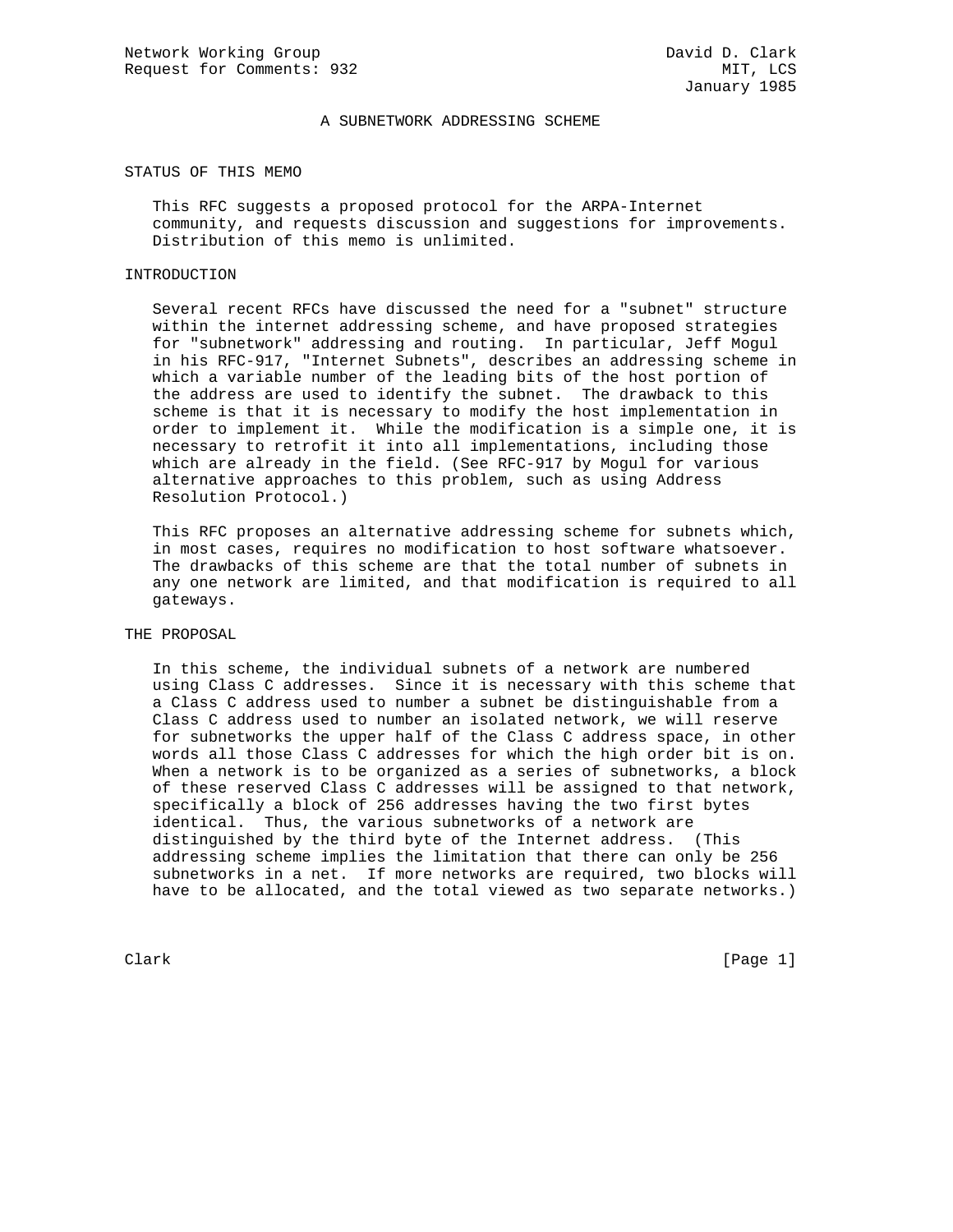The gateways and hosts attached to this subnetted network use these addresses as ordinary Class C addresses. Thus, no modification to any host software is required for hosts attached to a subnetwork.

 For gateways not directly attached to the subnetted network, it is an unacceptable burden to separately store the routing information to each of the subnets. The goal of any subnet addressing scheme is to provide a strategy by which distant gateways can store routing information for the network as a whole. In this scheme, since the first two bytes of the address is the same for every subnet in the network, those first two bytes can be stored and manipulated as if they are a single Class B address by a distant gateway. These addresses, which can be used either as a Class B or Class C address as appropriate, have been informally called Class "B 1/2" addresses.

 In more detail, a gateway would treat Class C addresses as follows under the scheme. First, test to see whether the high order bit of the address is on. If not, the address is an ordinary Class C address and should be treated as such.

 If the bit is on, this Class C address identifies a subnet of a network. Test to see if this gateway is attached to that network. If so, treat the address as an ordinary Class C address.

 If the gateway is not attached to the network containing that subnetwork, discard the third byte of the Class C address and treat the resulting two bytes as a Class B address. Note that there can be no conflict between this two-byte pattern and an ordinary Class B address, because the first bits of this address are not those of a valid Class B address, but rather those of a Class C address.

# OPTIMIZATIONS

 If a network grows to more than 256 subnetworks, it will be necessary to design two distinct blocks of special Class C addresses, and to view this aggregate as two separate networks. However, the gateways of these two networks can, by proper design, run a joint routing algorithm which maintains optimal routes between the two halves, even if they are connected together by a number of gateways.

 Indeed, in general it is possible for gateways that are not directly attached to a subnetworked network to be specially programmed to remember the individual Class C addresses, if doing so provides greatly improved network efficiency in some particular case.

 It was stated earlier that no modification to the host software is necessary to implement this scheme. There is one case in which a

Clark [Page 2]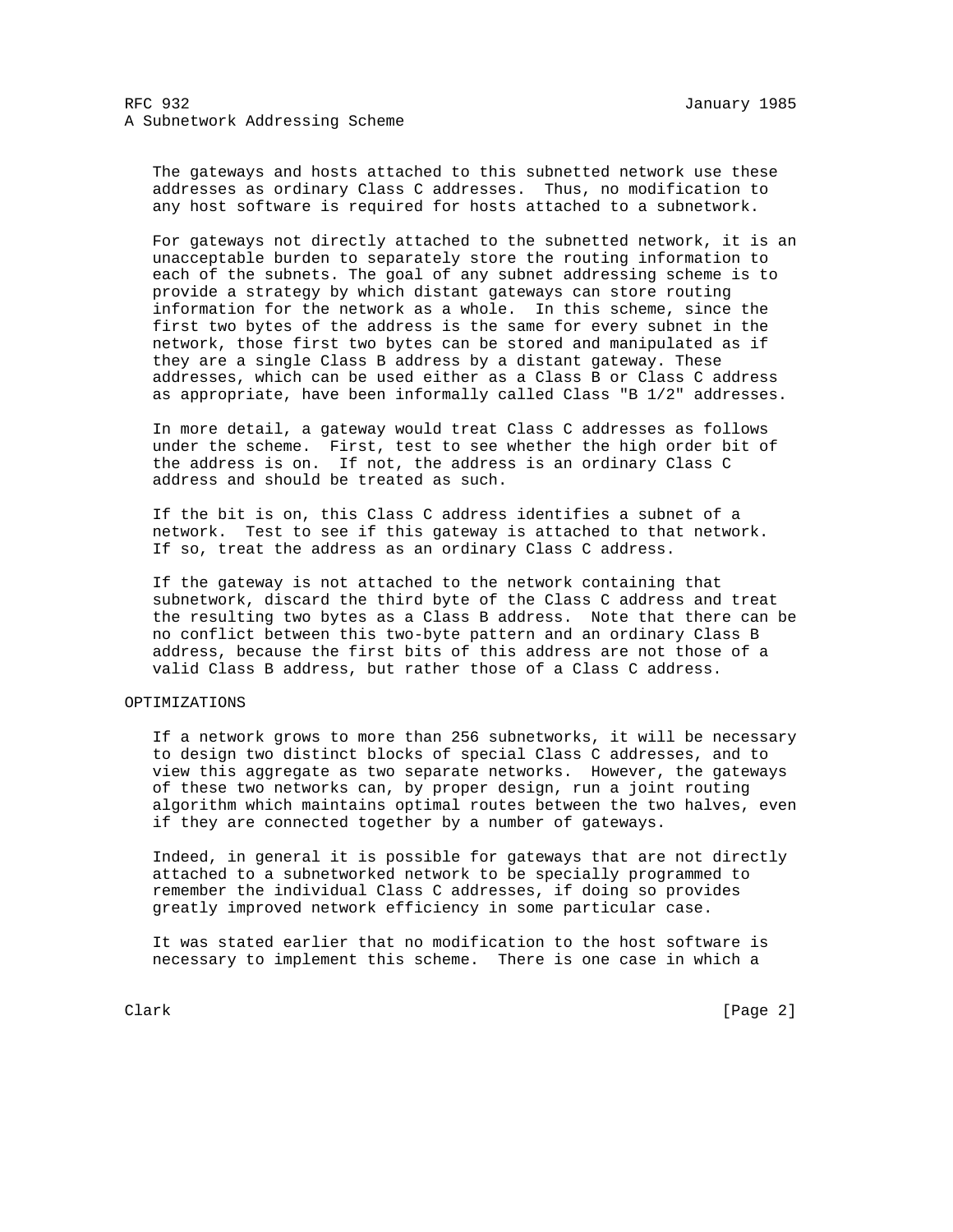# RFC 932 January 1985 A Subnetwork Addressing Scheme

 minor modification may prove helpful. Consider the case of a distant host, not immediately attached to this subnetworked network. That host, even though at a distance, will nonetheless maintain separate routing entries for each of the distinct subnetwork addresses about which it has any knowledge. For most hosts, storing this information for each subnet represents no problem, because most implementations do not try to remember routing information about every network address in the Internet, but only those addresses that are of current interest. If, however, for some reason the host has a table which attempts to remember routing information about every Internet address it has ever seen, than that host should be programmed to understand the gateway's algorithm for collapsing the addresses of distant subnets from three bytes to two. However, it is not a recommended implementation strategy for the host to maintain this degree of routing information, so under normal circumstances, the host need not be concerned with the C to B conversion.

#### DRAWBACK

 The major drawback of this scheme is that any implementation storing large tables of addresses must be changed to know the "B 1/2" conversion rule. Most importantly, all gateways must be programmed to know this rule. Thus, adoption of this scheme will require a scheduled mandatory change by every gateway implementation. The difficulty of organizing this is unknown.

## OTHER VARIATIONS

 It is possible to imagine other variations on the patterns of collapsing addresses. For example, 256 Class B addresses could be gathered together and collapsed into one Class A address. However, since the first three bits of the resulting Class A address would be constrained, this would permit only 32 such subnetted networks to exist. A more interesting alternative would be to permit the collapse of Class C addresses into a single Class A address. It is not entirely obvious the best way of organizing the sub-fields of this address, but this combination would permit a few very large nets of subnets to be assembled within the Internet.

 The most interesting variation of "B 1/2" addresses is to increase the number of bits used to identify the subnet by taking bits from the resulting Class B address. For example, if 10 bits were used to identify the subnet (providing 1024 subnets per network), then the gateway, when forming the equivalent address, would not only drop the third byte but also mask the last two bits of the B address. Since the first three bits of the address are constrained, this would leave 13 bits for the network number, or 8192 possible subnetworked

Clark [Page 3]